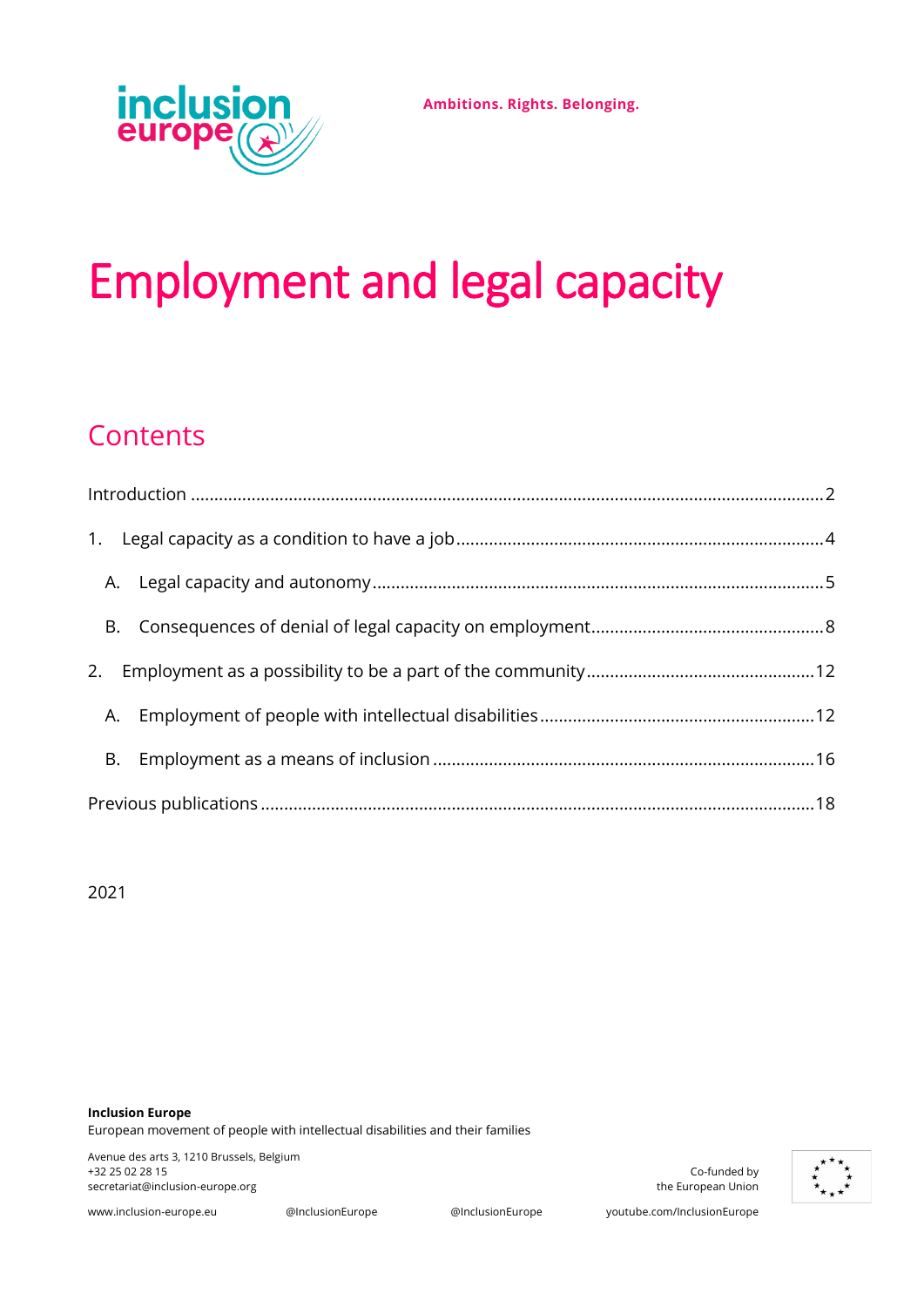## <span id="page-1-0"></span>Introduction

As a part of our 5E's plan (Empower, Elect, Educate, Employ, End segregation), Inclusion Europe focuses on the impact of denying legal capacity on **Employment**.



#### **Read [all reports on Legal capacity impact.](https://www.inclusion-europe.eu/legal-capacity-impact-on-life-reports-employment-education/)**

Learn more about the 202[1 Employ campaign.](https://www.inclusion-europe.eu/employ-campaign-2021/)

Article 12 of the Convention on the Rights of Persons with Disabilities (CRPD) states that "*persons with disabilities enjoy legal capacity on an equal basis with others in all*  aspects of life<sup>"1</sup>. It is a condition to be independent and autonomous for people with intellectual disabilities. Nowadays, many European countries still have old laws which are incompatible with Article 12 of the  $CRPD<sup>2</sup>$ . Criteria for the loss of legal capacity vary across the EU and that State Members laws are outdated<sup>3</sup>. Putting people with intellectual disabilities under guardianship remains the most used solution by the EU Member States, but Sweden and Germany can be considered as examples for

<sup>1</sup> UNCRPD, Article 12[, https://www.un.org/disabilities/documents/convention/convoptprot-e.pdf](https://www.un.org/disabilities/documents/convention/convoptprot-e.pdf)

<sup>2</sup> FRA,<https://fra.europa.eu/sites/default/files/legal-capacity-intellectual-disabilities-mental-health-problems.pdf>

<sup>3</sup> FRA,<https://fra.europa.eu/sites/default/files/legal-capacity-intellectual-disabilities-mental-health-problems.pdf>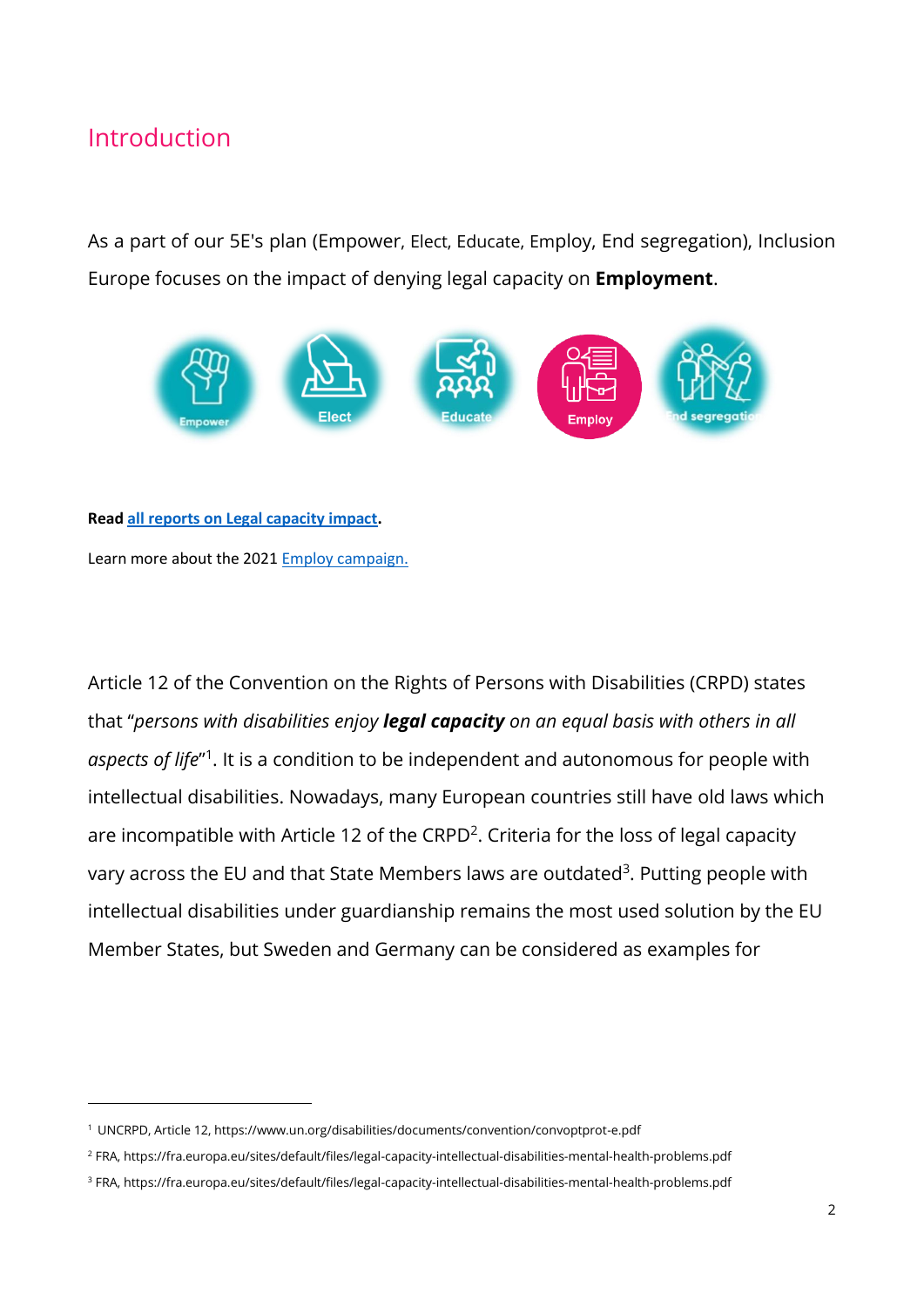providing "support to exercise legal capacity"<sup>4</sup>. Legal capacity is important because it is a condition to access many other rights.

So is **employment**, as it gives people with disabilities a sense of belonging to the community. Article 27 of the CRPD recognises the right of people with disabilities to access to work<sup>5</sup>. But many people with disabilities are still excluded from the labour market.

Only 50.8% of people with disabilities is in employment, while the rate of employed people without disabilities is 74.8%<sup>6</sup>. For people with intellectual disabilities specifically, the employment rate is much lower still<sup>7</sup>:

- In Ireland 36% of adults with an intellectual disability were engaged in some form of work; 29% in sheltered centres, and only 7.1% in the open labour market.
- In Scotland, only 6% of people with learning disabilities have a job.

Among the obstacles that people with intellectual disabilities face when looking for employment, the deprivation of their legal capacity definitely constitutes one of them.

How is legal capacity linked to the possibility for people with disabilities to have a job and how can employment improve people with disabilities abilities to make decisions?

<sup>4</sup> FRA,<https://fra.europa.eu/sites/default/files/legal-capacity-intellectual-disabilities-mental-health-problems.pdf>

<sup>&</sup>lt;sup>5</sup> UNCRPD, Article 27, [https://www.un.org/disabilities/documents/convention/convention\\_accessible\\_pdf.pdf](https://www.un.org/disabilities/documents/convention/convention_accessible_pdf.pdf)

<sup>&</sup>lt;sup>6</sup> Inclusion Europe, "Employment of people with intellectual disabilities. Before, during and after the Covid-19 pandemic", [https://www.inclusion-europe.eu/wp-content/uploads/2021/01/Covid-report-design-finalised\\_accessible.pdf](https://www.inclusion-europe.eu/wp-content/uploads/2021/01/Covid-report-design-finalised_accessible.pdf)

<sup>7</sup> Employment and Covid impact, 2020[. https://www.inclusion-europe.eu/wp-content/uploads/2021/01/Covid-report-design](https://www.inclusion-europe.eu/wp-content/uploads/2021/01/Covid-report-design-finalised_accessible.pdf)[finalised\\_accessible.pdf](https://www.inclusion-europe.eu/wp-content/uploads/2021/01/Covid-report-design-finalised_accessible.pdf)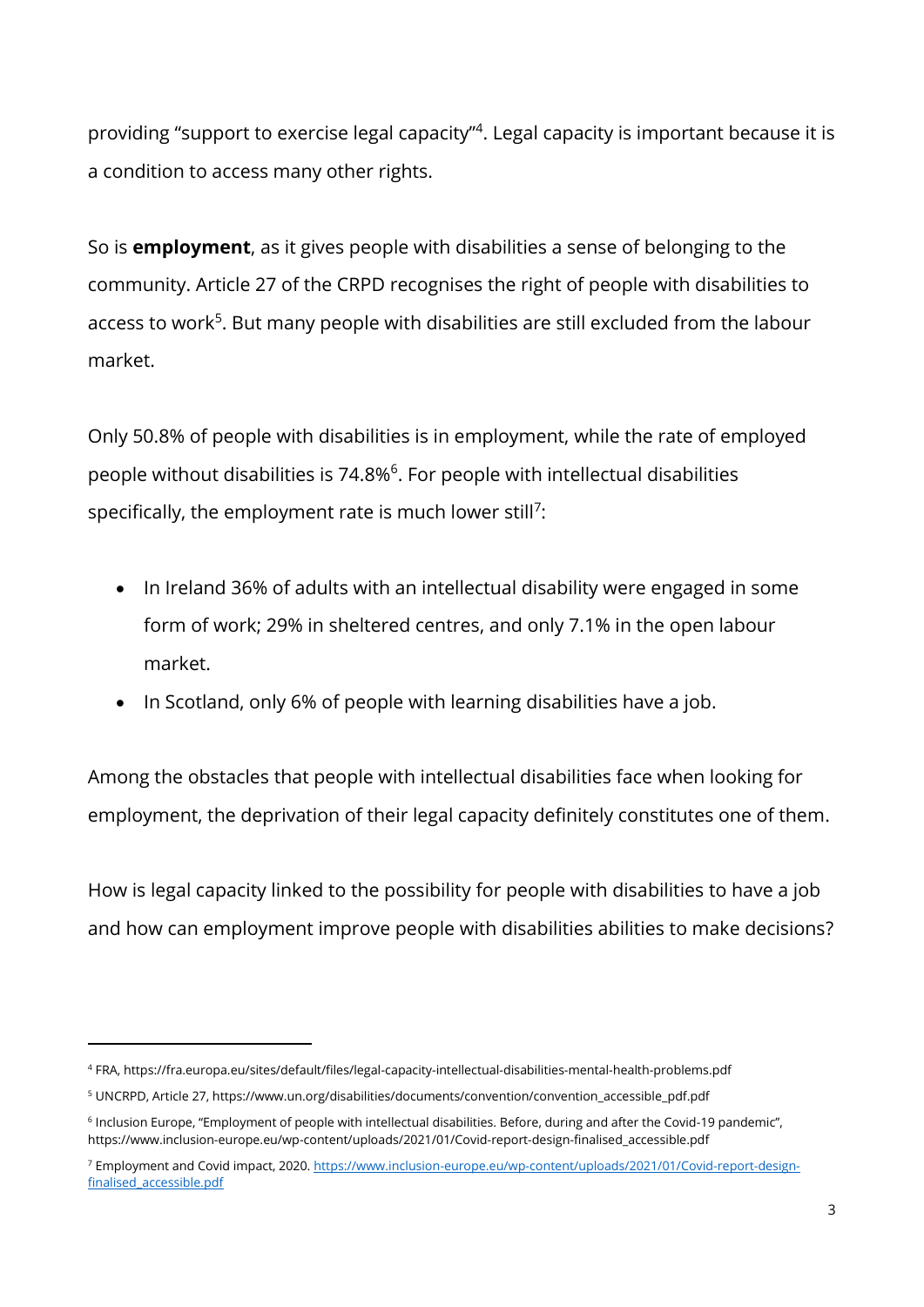## <span id="page-3-0"></span>1. Legal capacity as a condition to have a job

Legal capacity guarantees access to the right to choose and, therefore, to many other rights. <sup>8</sup> Having legal capacity means being able to accept or refuse a work contract without a legal guardian<sup>9</sup>. The ability to have a job and to manage money is also fundamental to becoming independent and be able to make choices as member of a community.

Therefore, even if some people might need support to make decisions, this should not mean that their possibility to decide must be taken away. In the past and still nowadays, persons with intellectual and psychosocial disabilities faced more challenges worldwide.

Denial of, or restriction to, their legal capacity is usually justified based on:

- a medical condition (status approach),
- a previous decision perceived as poor (outcome approach),
- having decision-making skills perceived as deficient (functional approach).

<sup>8</sup> Inclusion Europe, "The Right to Make Decisions", [https://www.inclusion-europe.eu/wp-content/uploads/2018/10/Legal-capacity](https://www.inclusion-europe.eu/wp-content/uploads/2018/10/Legal-capacity-and-empowerment.pdf)[and-empowerment.pdf](https://www.inclusion-europe.eu/wp-content/uploads/2018/10/Legal-capacity-and-empowerment.pdf)

<sup>9</sup> "Fact Sheet – Independent Living for People with Intellectual Disabilities", [https://inclusion-europe.eu/wp](https://inclusion-europe.eu/wp-content/uploads/2018/07/Fact-sheet-independent-living-for-people-with-intellectual-disabilities.pdf)[content/uploads/2018/07/Fact-sheet-independent-living-for-people-with-intellectual-disabilities.pdf](https://inclusion-europe.eu/wp-content/uploads/2018/07/Fact-sheet-independent-living-for-people-with-intellectual-disabilities.pdf)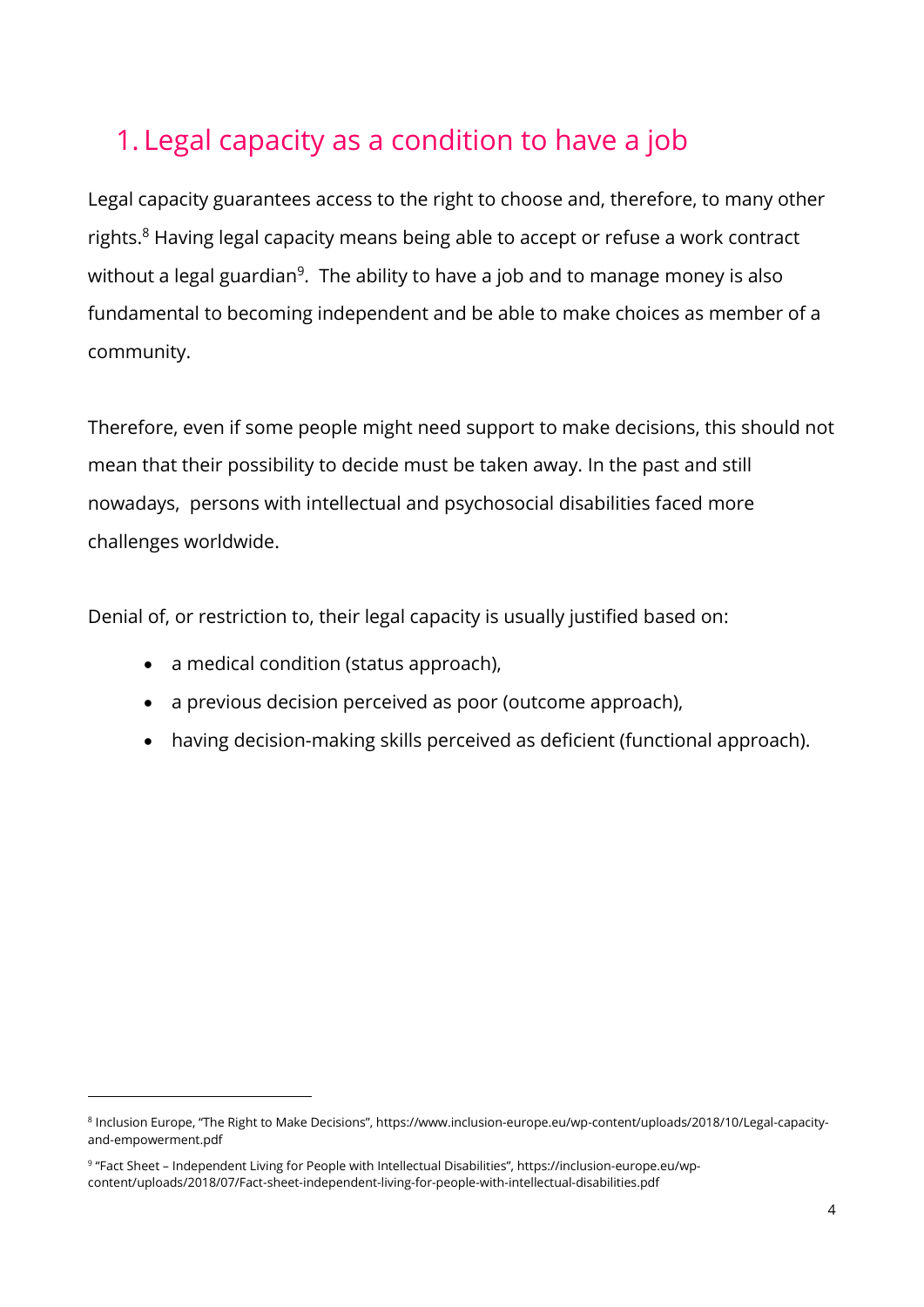### <span id="page-4-0"></span>A. Legal capacity and autonomy

*"Legal capacity is the ability to hold rights and duties (legal standing) and exercise those rights and duties (legal agency)."<sup>10</sup>*

**Legal capacity** is the **right to have rights** and **the ability to exercise them**. On one

hand, it means having the ability to hold rights and bear responsibilities; on the other, legal capacity allows the person to exercise, claim and defend rights and fulfil responsibilities on their own.

Legal capacity also means being able to make legally binding decisions.<sup>11</sup>

*Legal capacity acts ''as a sword to enable one to make one's own choices'' and "as a shield fending off others when they purport to make decisions for us—even when well-intentioned"<sup>12</sup> .* 

In life, everyone has the possibility to make mistakes and to learn from them. It should be the same for people with intellectual disabilities.

Here are some examples of aspects of life where legal capacity is needed:

- Managing, owning or inheriting property
- Accessing financial resources, including loans and mortgages

<sup>&</sup>lt;sup>10</sup> General Assembly, 'Report of the Special Rapporteur on the rights of persons with disabilities' A/HRC/37/56 (12 December 2017), 7 and Easy-to-Read version, 3.

<sup>11</sup> General Assembly, Report of the Special Rapporteur on the Rights of Persons with Disabilities A/HRC/37/56 (12 December 2017) 14.

 $12$  Legal capacity law reform: The revolution of the UN Convention on the rights of persons with disability by Gerard Quinn, Professor of Law, Director, Centre for Disability Law & Policy, NUI Galway [http://frontline-ireland.com/legal-capacity-law-reform](http://frontline-ireland.com/legal-capacity-law-reform-the-revolution-of-the-un-convention-on-the-rights-of-persons-with-disability/)[the-revolution-of-the-un-convention-on-the-rights-of-persons-with-disability/](http://frontline-ireland.com/legal-capacity-law-reform-the-revolution-of-the-un-convention-on-the-rights-of-persons-with-disability/)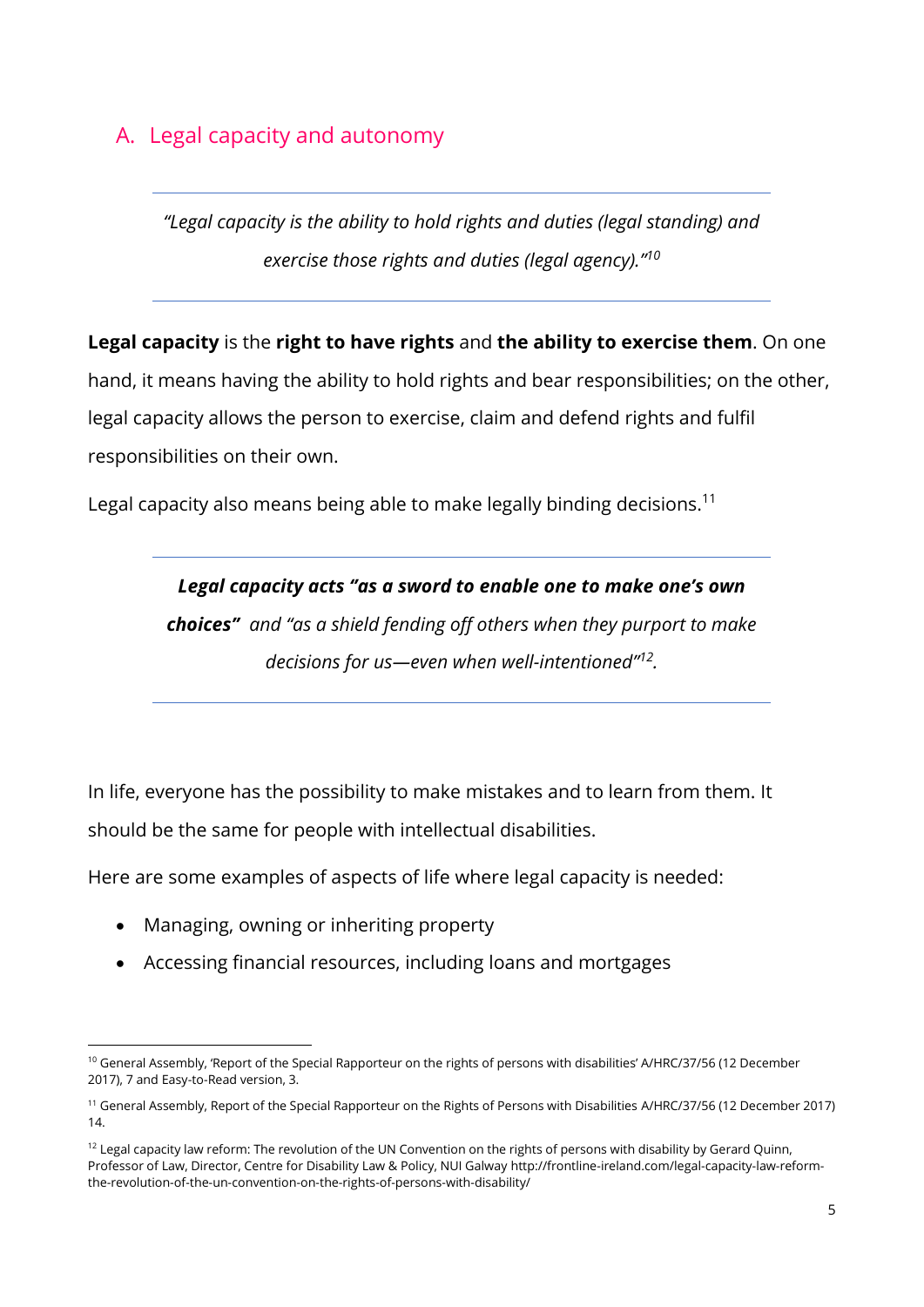- Having a birth certificate and passport
- Making medical decisions
- Living independently
- Choosing where or with whom to live
- Getting married and found a family
- Accessing to justice
- Voting or standing for elections
- **Signing contracts, including employment contracts**

Safeguards for people with intellectual disabilities are interpreted as a form of protection for subjects who are judged as not having self-determination; this definition includes people with intellectual or psychological disabilities. For this reason, people with intellectual disabilities are often appointed a guardian, believed to be trustful and who assumes the power to make decisions because the person is considered "*incapable of caring for himself or herself*" 13 .

These **measures** are **grave**: an approach leading to restriction of the legal capacity is unacceptable.

"*[A]t all times, including in crisis situations, the individual autonomy and capacity of persons with disabilities to make decisions must be respected*."<sup>14</sup>

Where an individual's choice cannot be certain, for example in case of complex support needs, the decision must be based on the best interpretation of the

<sup>13</sup> Hofmayer Sarah & Chen Bo, "Denial of Legal Capacity as a Barrier to Inclusive Employment", *Ars Vivendi Journal*, No.12, March 2020

<sup>&</sup>lt;sup>14</sup> General Assembly, 'Report of the Special Rapporteur on the rights of persons with disabilities' A/HRC/37/56 (12 December 2017), https://www.ohchr.org/documents/hrbodies/crpd/gc/dgcarticle12.doc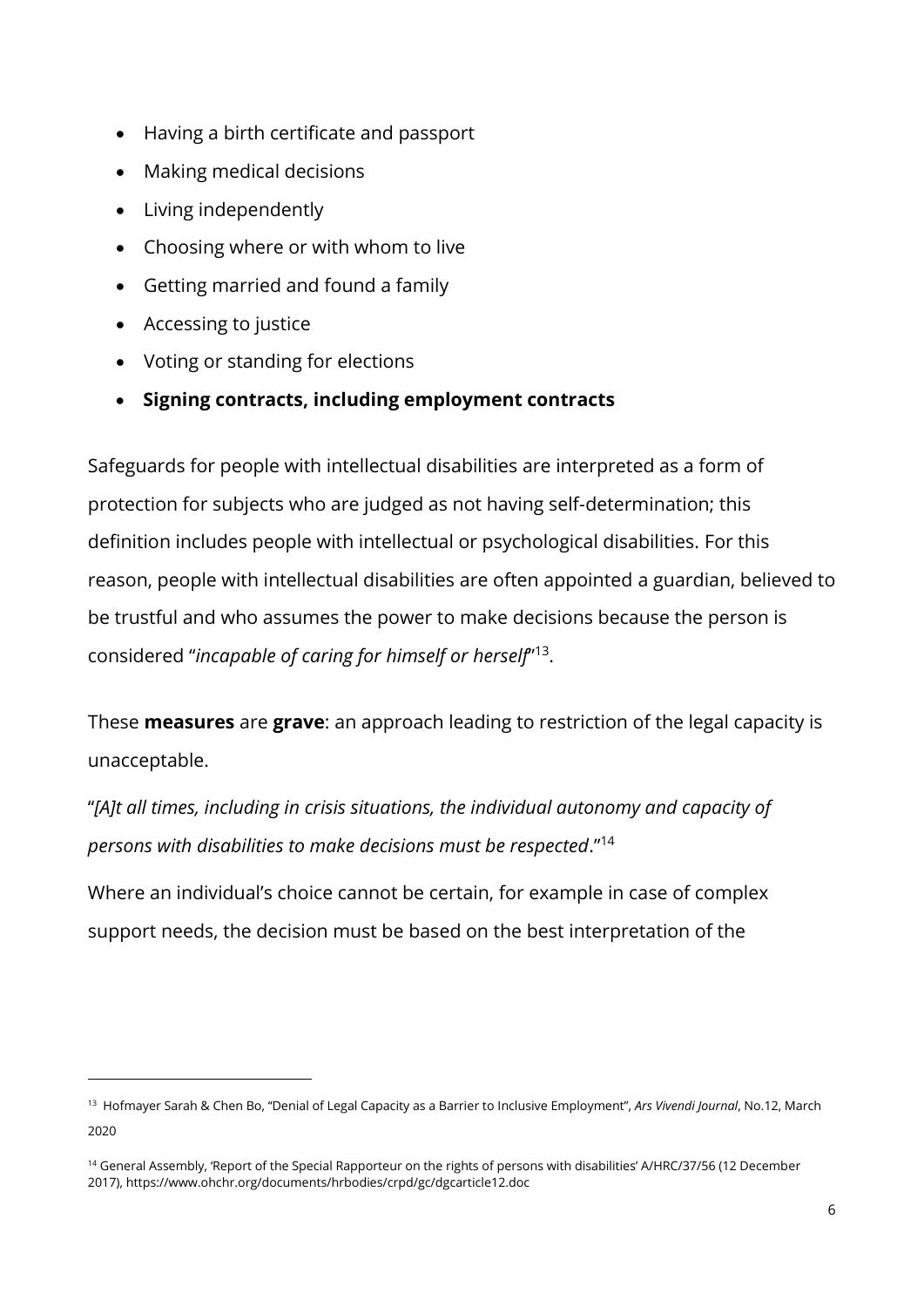individual's will and preference not on the "best interest principle", as indicated through prior manifested preference or advanced directive.<sup>15</sup>

The Committee on the Rights of Persons with Disabilities expressly said that a disability can never be a reason for denying an individual their right to legal capacity.

Restrictions and limitations on legal capacity do not just deny the rights of people with disabilities, they also "*perpetuate discrimination and exclusion against persons with disabilities and pave the way to different forms of abuse, corruption, exploitation, coercion and institutionalisation*."<sup>16</sup>

<sup>15</sup> General Assembly, 'Report of the Special Rapporteur on the rights of persons with disabilities' A/HRC/37/56 (12 December 2017), 7 and Easy-to-Read version, 5.

<sup>16</sup> General Assembly, Report of the Special Rapporteur on the Rights of Persons with Disabilities A/HRC/37/56 (12 December 2017) 16.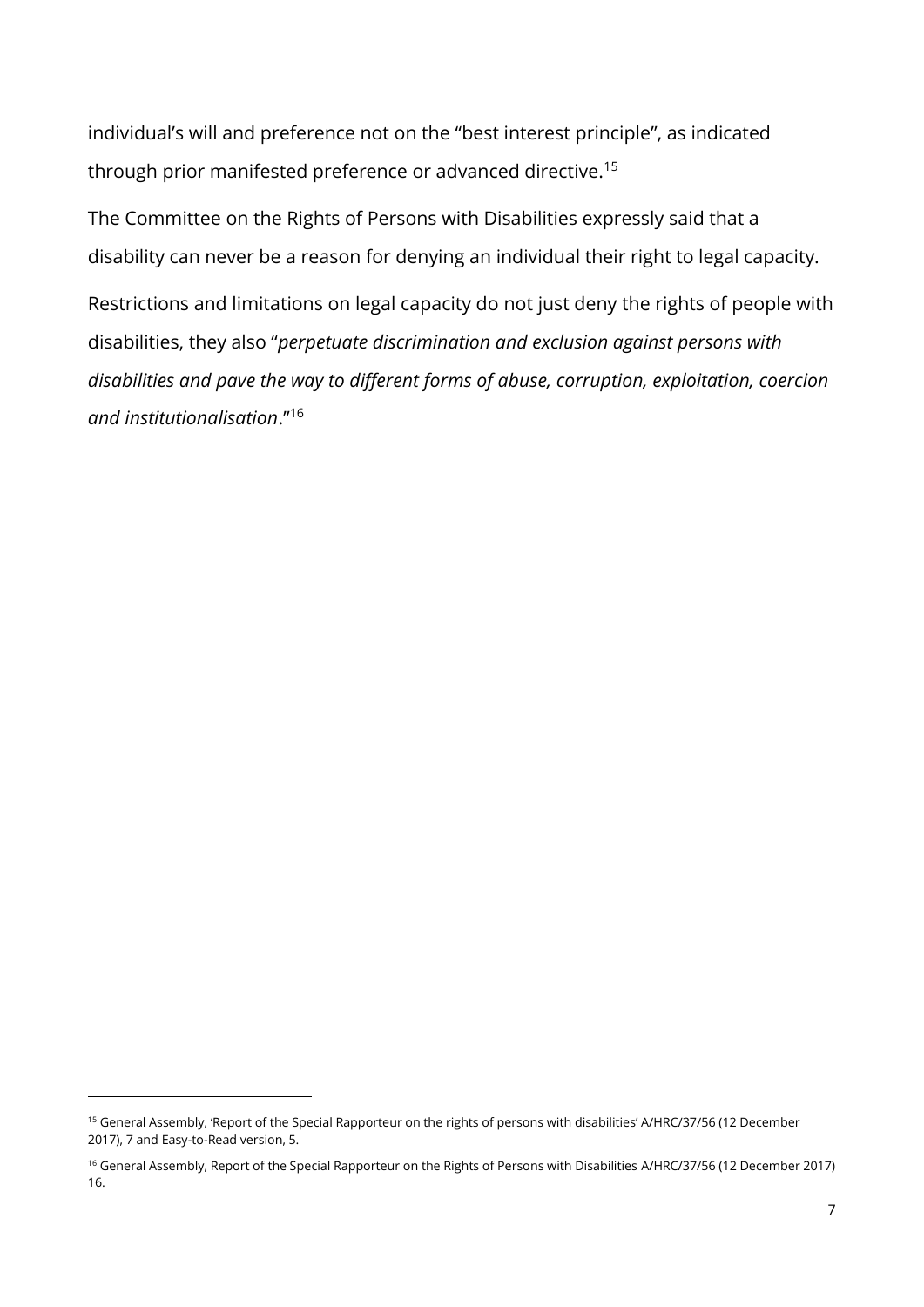### <span id="page-7-0"></span>B. Consequences of denial of legal capacity on employment

Restrictions of legal capacity combined with social barriers such as prejudice and discrimination often prevent persons with intellectual disabilities from accessing employment, from the moment of concluding an employment contract.

Once legal capacity is limited, people with intellectual disabilities are normally put under a **substituted decision-making** regime or **guardianship**, where a legal representative (or guardian) is appointed to make decisions on their behalf.

In the more extreme cases, persons with disabilities are put under **plenary guardianship**, which means that the guardian assumes the right to make all decisions and totally supplants a person's self-determination. By contrast, when **partial guardianship** applies, the person maintains the right to make certain kinds of decisions; however**, the involvement of the guardian is necessary to take legally effective decisions on important matters, including employment.** 

It is also important to highlight the role of the family as "informal guardianship". Because of the often limited social network of people with intellectual disabilities, they might easily find themselves "*victim of over-protection and isolation*" 17 .

All this represents a significant barrier to job opportunities for people with intellectual disabilities.

The person under guardianship cannot sign an employment contract on their own. Contracts or agreements entered by a person whose legal capacity is limited **can be annulled** for being void and not enforceable.

<sup>17</sup> Hofmayer Sarah & Chen Bo, "Denial of Legal Capacity as a Barrier to Inclusive Employment", *Ars Vivendi Journal*, No.12, March 2020,<file:///C:/Users/Fabio/Downloads/2020-Chen-Hofmayer-AVJ12-final.pdf>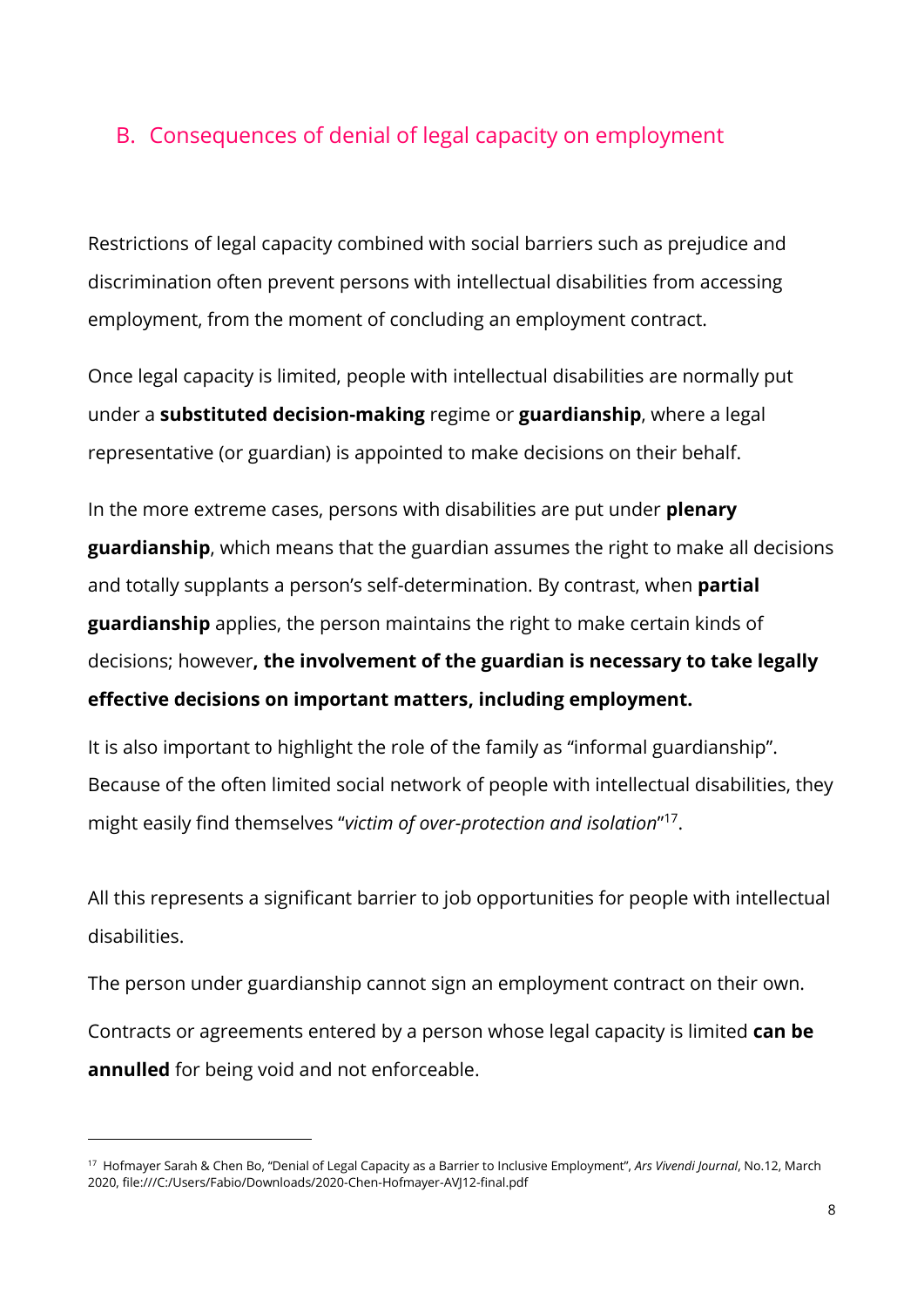So the validity of the employment contract often **relies on the guardian's approval.** In the same way, any other important decisions impacting the relationship with the employer would depend on the guardian, including ending a work contract.

An employee is often asked to **do legally binding acts on behalf of their employer**. Thus, due to restrictions on the legal capacity, employers may be concerned about the lack of capacity of persons with intellectual disabilities to interact with third parties (clients) regarding private legal relationships. This aspect represents a further barrier to employment as it would prevent employers to hire a person whose legal capacity is limited.

Another aspect to consider concerns the person's to **manage and decide how to spend their own money**. The guardian could take over the management of the salary or wage of the employee with intellectual disabilities.

Persons with intellectual disabilities with limited legal capacity lack self-determination in this area. The CRPD requires abandoning the best interest principle, which consists of identifying the decision a "reasonable" average person in the same situation would take.

When the **best interest principle** applies, the guardian makes the decisions on the behalf of the person following an objective evaluation of the given circumstances aimed at identifying what is the best to do regardless of the aspirations, preferences, wishes, and overall subjective view of the person. However, what is considered to be the best for an average person may be at odds with what is considered to be the best by the person concerned. The best interest principle must be abandoned as it depersonalises the decisions that impact so greatly the life of the person with limited legal capacity.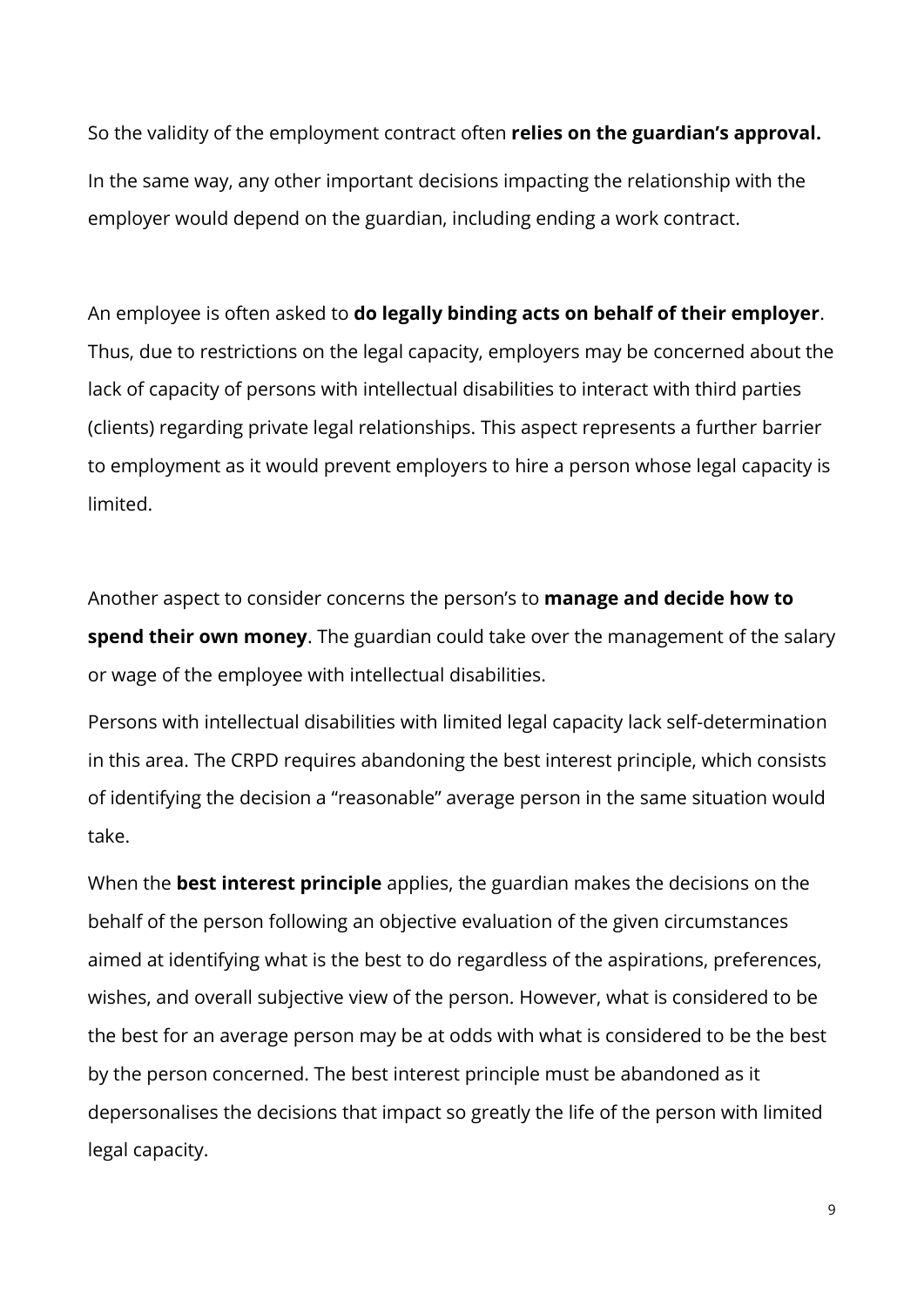On the contrary, the decisions impacting any aspect of the life of a person with disabilities, including of course employment, should be anchored to their will and preferences, which refer to the subjective, individual choices and tastes of the specific person concerned. 18

**Decisions made according to the will and preferences of the person are decisions that take into account aspirations, wishes, overall personal outlook, and personality of the person in need of support.**

The best interest principle may tend to focus on the financial aspects of employment, such as ensuring a continued income. However, this can be at the cost of personal wishes and preferences. There is more to an employment decision than the financial dimension, such as contributing to society, building personal identity, gaining selfesteem and respect, finding something interesting to do and belonging to a group, a social network. It is therefore hard, if not impossible to even determine what the objective best interest would be. 19

<sup>&</sup>lt;sup>18</sup> Committee on the Rights of Persons with Disabilities, General comment No. 1 CRPD/C/GC/1 (2014) - Article 12: Equal recognition before the law.

<sup>19</sup> Hofmayer, Sarah & Chen, Bo. (2020). Denial of Legal Capacity as a Barrier to Inclusive Employment. 12. 2-24.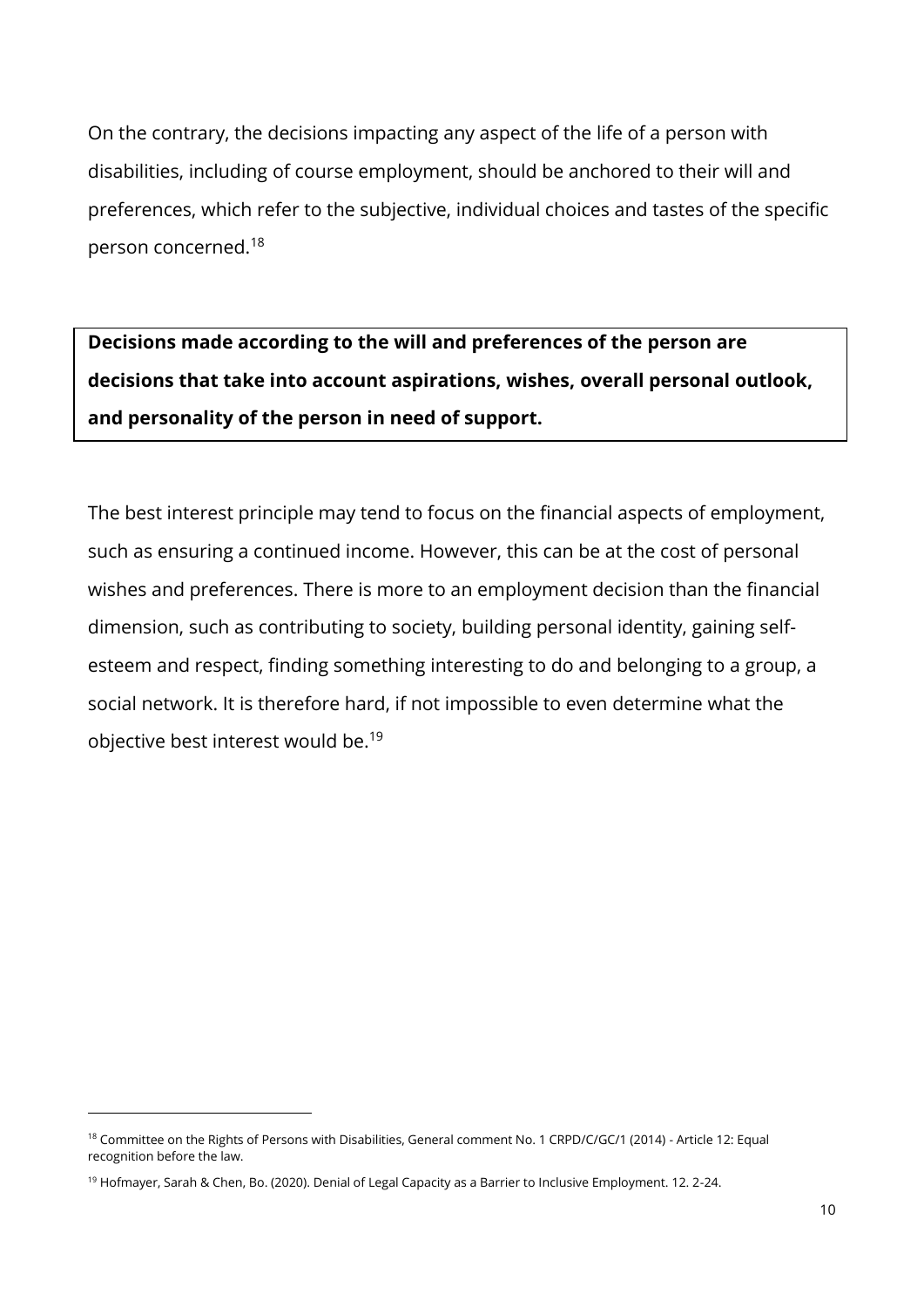In short, **restrictions to the legal capacity** of a person with intellectual disabilities represent a **barrier to employment** as the person would be deprived of:

- the capacity to sign the employment contract on their own;
- ability to carry out any tasks that require acting on behalf of the employer;
- the capacity to make the most important decisions regarding the relationship with the employer, including the termination of the contract;
- the opportunity to choose the job and make all the relevant decisions according to their wishes and preferences;
- the capacity to receive the salary and decide how to spend their own money

Instead, these decisions would be subject to the guardian's evaluation based on the best interest principle.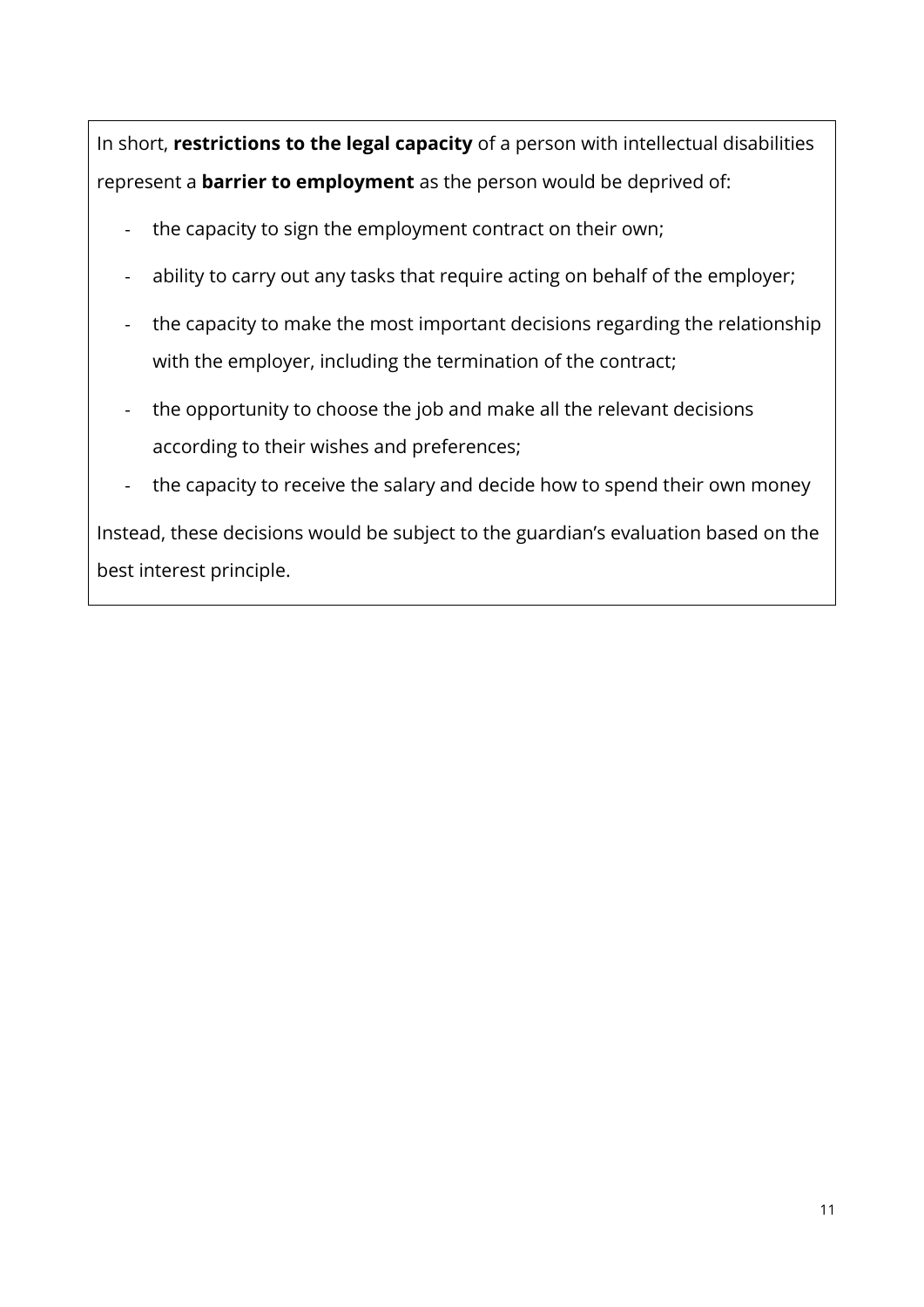# <span id="page-11-0"></span>2. Employment as a possibility to be a part of the community

### <span id="page-11-1"></span>A. Employment of people with intellectual disabilities

There are several options and solutions to ensure employment of people with intellectual disabilities in the open labour market.

First, **existing legal capacity-related barriers should be eliminated** for persons with disabilities trying to access employment. This means recognising the full capacity of persons with intellectual disabilities by removing any form of restrictions, limitations, and provisions denying their legal capacity, in accordance with Article 12 of the CRPD.

Recognising the full legal capacity of the person is crucial for self-determination, taking autonomous and legally effective decisions, and accessing employment according to their wishes and preferences.

**Removing restrictions to legal capacity also means abolishing substituted decision-making regimes** that replaces the persons' capacity with the decisions of a third party. Plenary and partial guardianship should be overcome.

Access to employment as well as any job-related decisions should not be subject to approval, consent or veto of anyone. As with any other decision impacting the life of the person with intellectual disabilities, decisions concerning employment should be an expression of the person's choices, taste, subjective consideration and personal aspirations. **The national legal framework should therefore abandon the best interest principle along with guardianship**.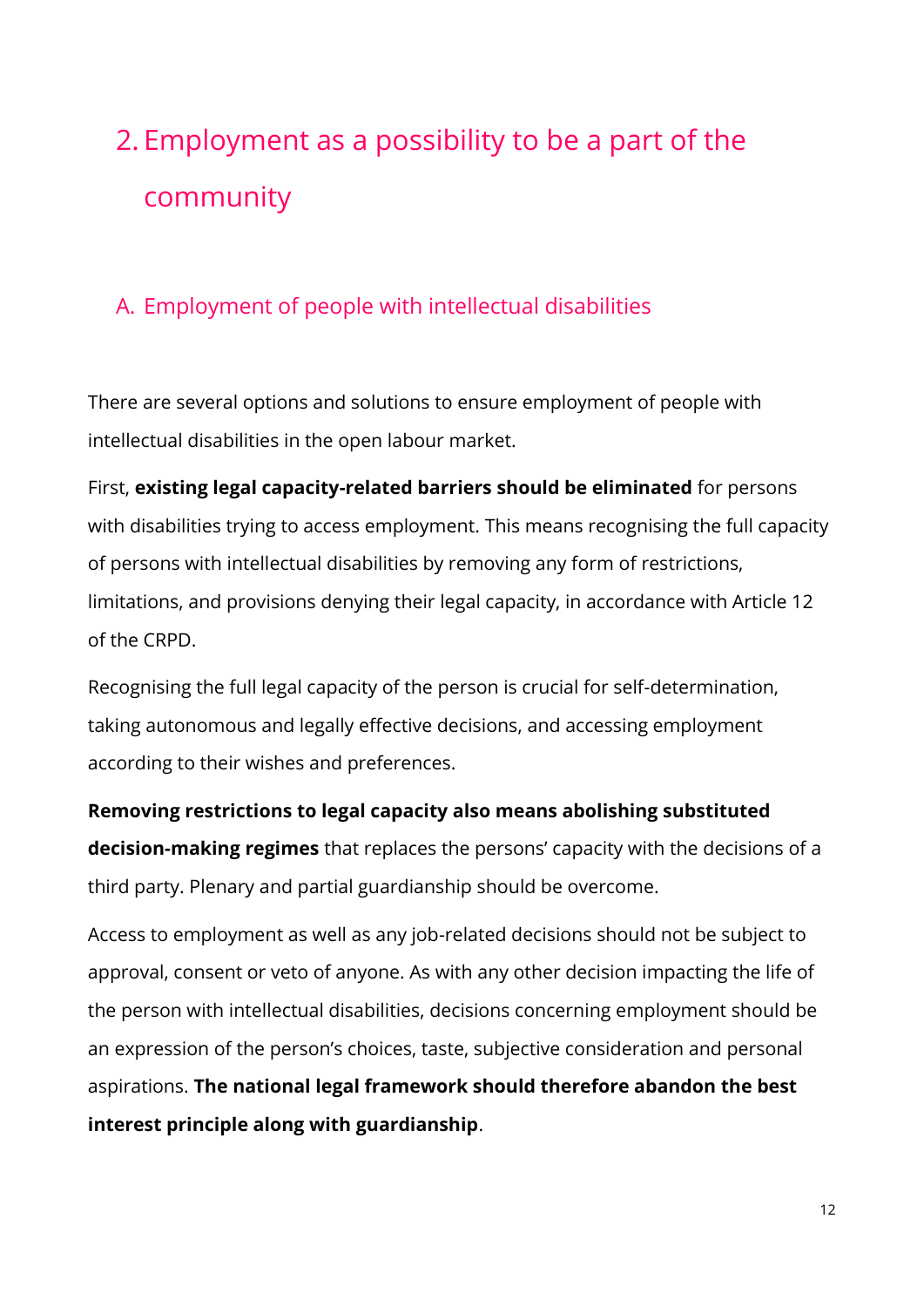Of course, recognising full legal capacity of persons with intellectual disabilities does not mean denying the numerous challenges when it comes to making decisions. However, traditional legal capacity systems based on paternalistic views and stereotypes that disempower persons with intellectual disabilities must come to an end.

Persons with intellectual disabilities need **solutions that meet their needs** allowing them to overcome those challenges, all while leaving their autonomy and independence untouched.

On this point, UN CRPD affirms that States must "*take appropriate measures to provide access by persons with disabilities to the support they may require in exercising their legal capacity*" 20 .

Accordingly, as the CRPD Committee highlights, any form of substituted decisionmaking regime must be replaced with **supported decision-making mechanisms**<sup>21</sup>.

"Support" is an umbrella term that includes both informal and formal arrangements, of varying types and intensity. These should vary from one person to another due to the diversity of the needs (if any) of the person but, in any case, the various options must give primacy to a person's will and preferences and respect human rights.

With regard to employment, support may and should entail what is known as supported employment.

**Supported employment aims to give persons with intellectual disabilities the necessary support in order to increase their chance to obtain and/or maintain work**.

<sup>20</sup> UNCRPD, Article 12(3).

<sup>&</sup>lt;sup>21</sup> Committee on the Rights of Persons with Disabilities, General comment No. 1 CRPD/C/GC/1 (2014) - Article 12: Equal recognition before the law.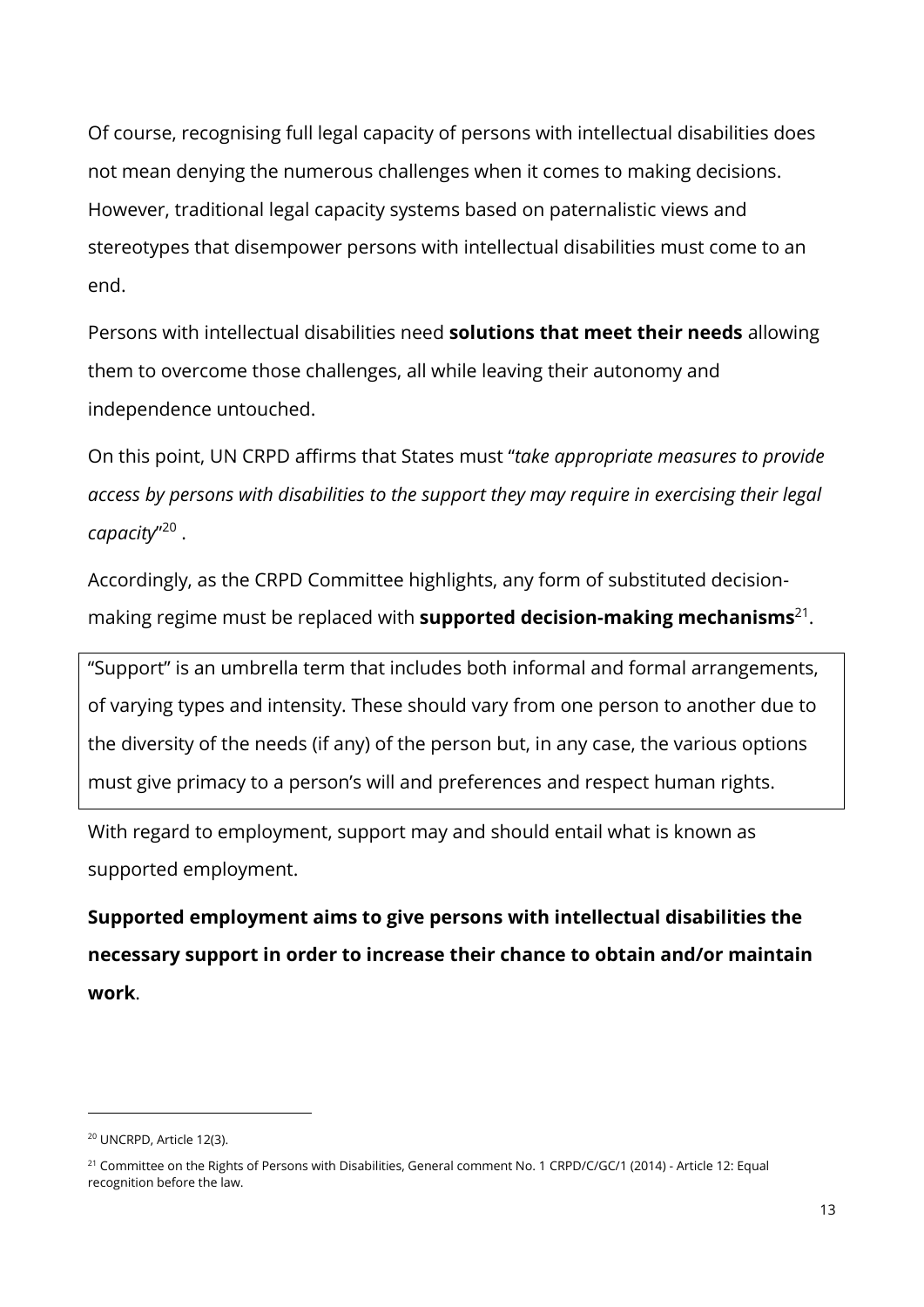Supported employment follows the idea of '**place, train and maintain**,' prioritising jobs that meet the criteria and wishes of the person and then focusing on maintaining employment.<sup>22</sup>

The support needed is secured by the provision of a **work assistant** or a **job coach**.

*"I will do whatever it takes to make the employment of our first person with intellectual disabilities work. I will call upon an external organisation to start with. In the beginning, I would very much appreciate the presence of a job coach at the workplace. Training for the employee with intellectual disabilities will be provided. All my staff gets training when they start in this company."<sup>23</sup>*

This role aims to offer the person with intellectual disabilities **ongoing support**, from the job search, the conclusion of employment contract, the day-to-day work-related issues to the possible termination.

The **support provided by the job coach is varied, depending on the the particular needs of the person. The coach should work with both the employer and the employee to create a successful partnership**. The objective is to facilitate long-term success.

A crucial moment of support is represented by **job matching**. It refers to the processes aiming to associate a candidate or employee with intellectual disabilities to the most appropriate set of tasks.

<sup>&</sup>lt;sup>22</sup> Hofmayer, Sarah & Chen, Bo. (2020). Denial of Legal Capacity as a Barrier to Inclusive Employment. 12. 2-24.

<sup>&</sup>lt;sup>23</sup> Testimonial case 5, My Talent for Diversity MTFD Project \_FINAL REPORT\_19 June 2020, 24.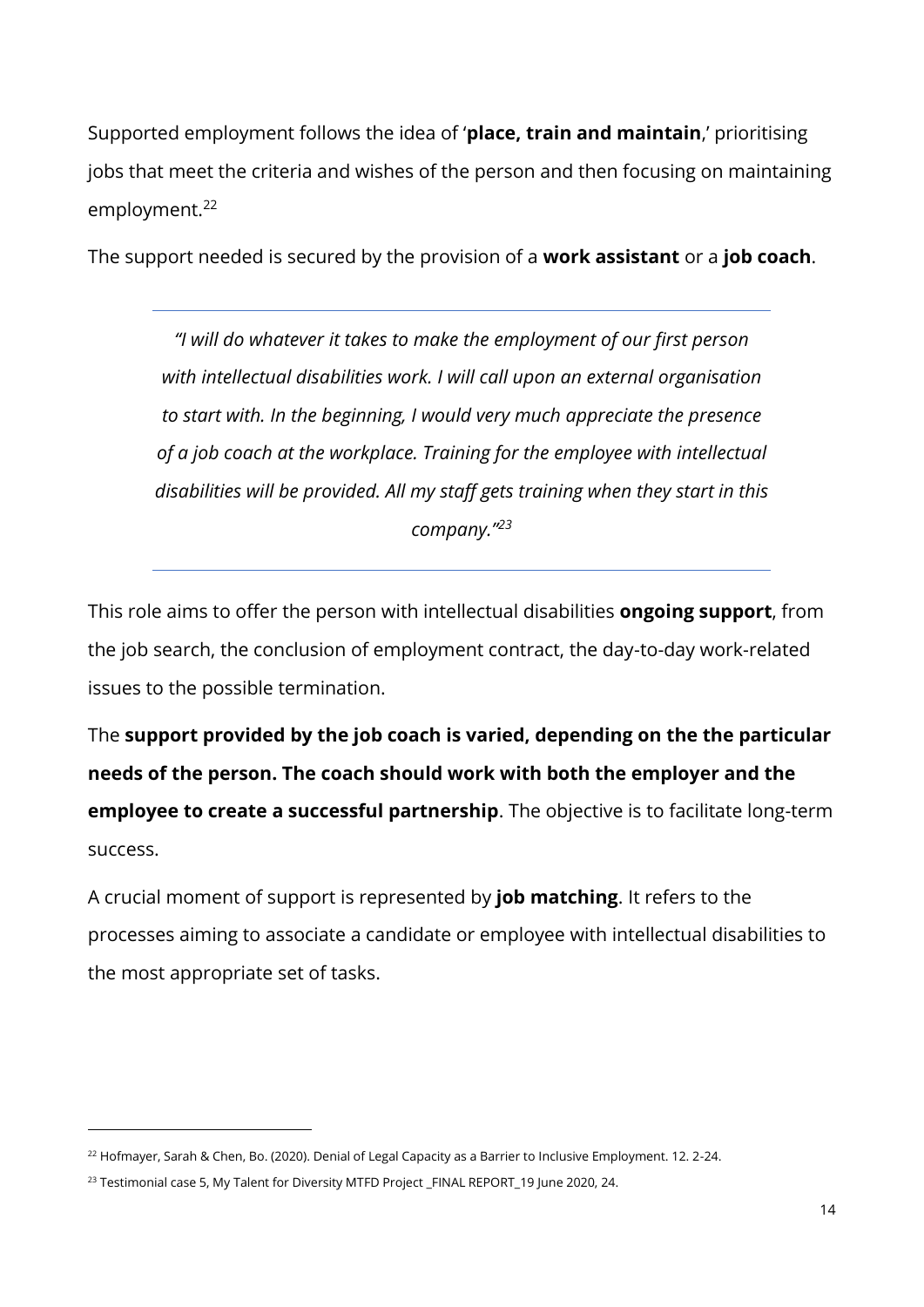It includes job crafting which means "shaping" the job so that it better matches the interests, capacities and the employee's abilities and skills $^{24}$ .

Job coaches also may:

- assist the person with the employment contract
- help the employee with intellectual disabilities acquire the skills for the job
- act as an advocate
- work with the employer to guarantee reasonable accommodations as required by law
- support employers in learning how to communicate effectively with the employee
- help the employee develop appropriate workplace behavior<sup>25</sup>.

Besides the support on practical aspects, **the job coach would also support the employee in their decision-making as for any questions arising regarding the employment situation itself.**

Indeed, in the supported employment model, the job coach is this figure most familiar with the employment specifics and have the knowledge of the level of job satisfaction, stress and wishes of the person to explain the implications of potential changes and give relevant advice<sup>26</sup>.

<sup>&</sup>lt;sup>24</sup> MTFD\_FINAL REPORT\_19June2020, 12.

<sup>&</sup>lt;sup>25</sup> See, Mentalhelp.net Supported Employment and Integrated Work Site[s https://www.mentalhelp.net/intellectual](https://www.mentalhelp.net/intellectual-disabilities/supported-employment-and-integrated-work-sites/)[disabilities/supported-employment-and-integrated-work-sites/](https://www.mentalhelp.net/intellectual-disabilities/supported-employment-and-integrated-work-sites/)

<sup>&</sup>lt;sup>26</sup> Hofmayer, Sarah & Chen, Bo. (2020). Denial of Legal Capacity as a Barrier to Inclusive Employment. 12. 2-24.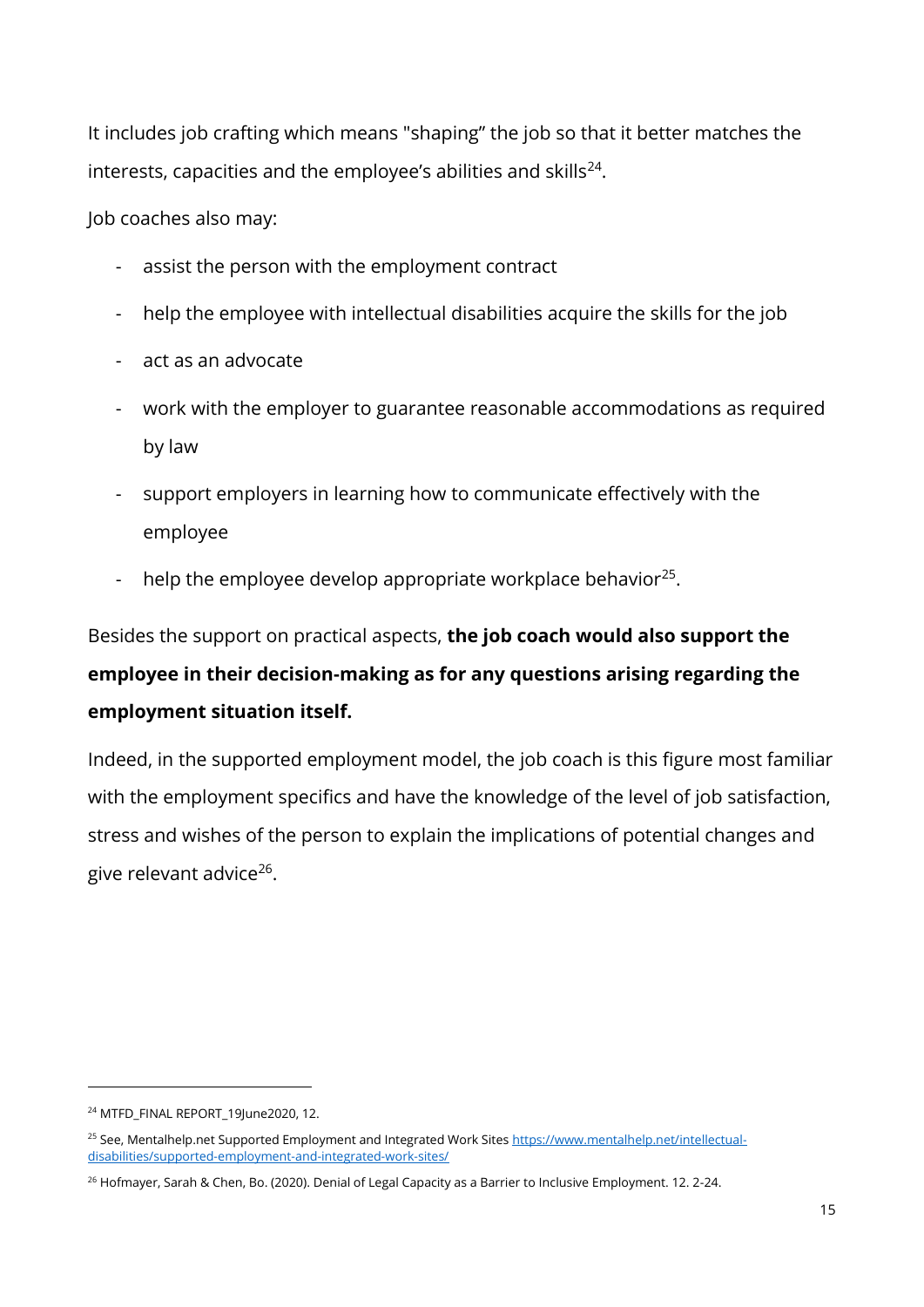### <span id="page-15-0"></span>B. Employment as a means of inclusion

*"Having a job is about being independent, it is about having co-workers and it makes me feel that what I do is important. I have been working for a long time and I am happy with my job. But I know not all people with intellectual disabilities have the opportunity to have a job."*

#### **Soufiane El Amrani**

Guaranteeing access to employment for people with intellectual disabilities is crucial to achieve an inclusive society where they are able to make their own choices and live independently. **Having a job lets people with disabilities have financial independence, feel valuable, and contribute their talents to society**.

Being employed also raises the social skills of people with intellectual disabilities, by encouraging them to form friendships in the workplace.

> *"Having a job is important. If you have a job and a salary, you can be financially independent. You also have colleagues and friends at work."* **László Bercse**

Having a job is also essential for the confidence, self-esteem and personal identity of all of us; and it is no different for people with intellectual disabilities. They also want and need to be useful by carrying out duties and completing tasks that are important for their employer. They see their skills are being put to good use.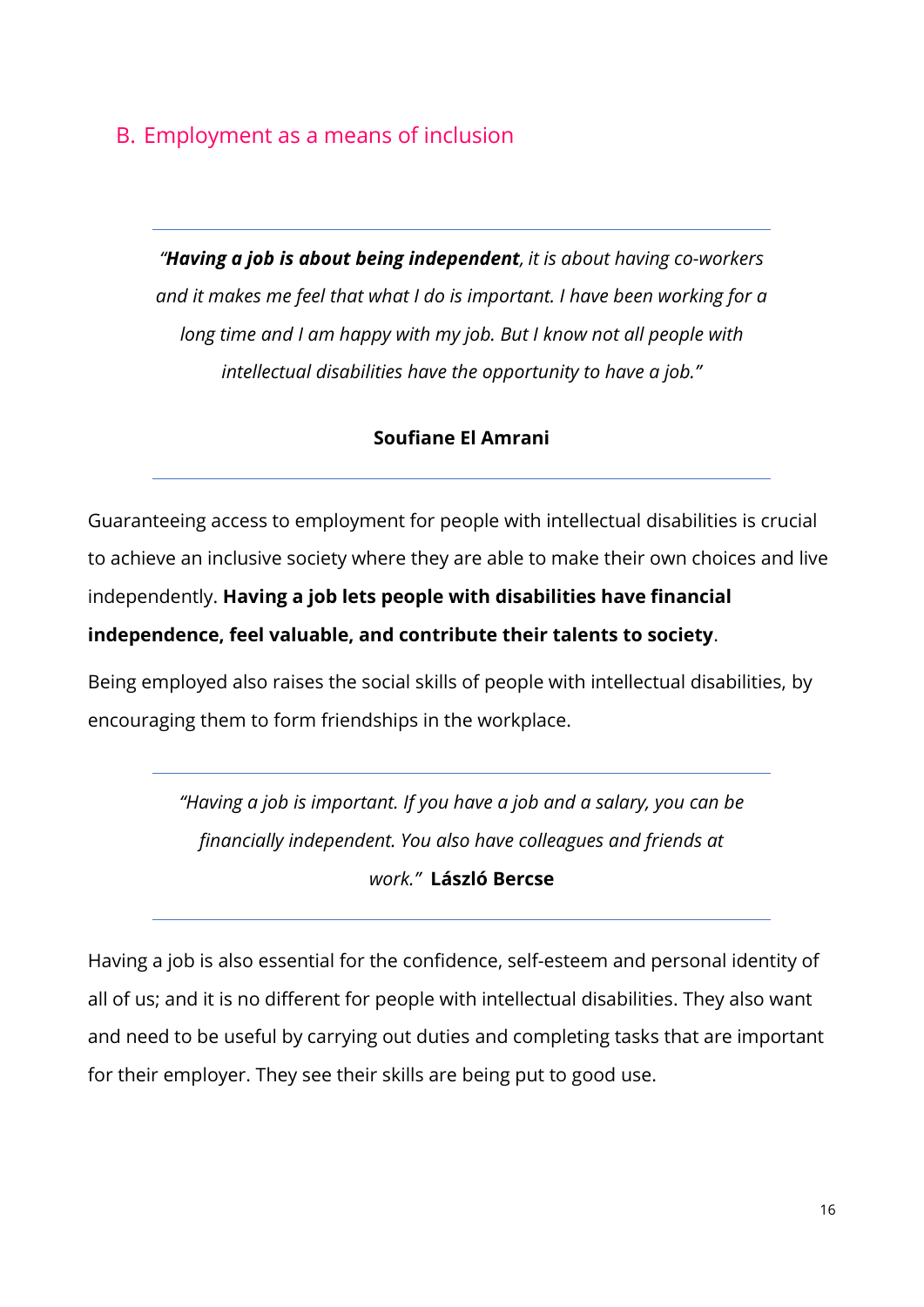However, due to the highlighted social and legal barriers, the great majority of people with intellectual disabilities are unemployed and are at risk of poverty. Creating the opportunity for financial independence is therefore life-changing for them.

Despite being excluded from employment opportunities, **people with intellectual disabilities are talented and skilled**.

> "*My worker with intellectual disabilities is very active and dedicated. I would like 30 more workers like him.*" 27

Offering work to people with intellectual disabilities is highly beneficial not only for the employees but also for the workplace and the open labour market as a whole.

**Workers with intellectual disabilities are seen as typically stable, reliable and competent employees**, and as such, they represent a potentially valuable resource for the workforce<sup>28</sup>.

Offering work to people with intellectual disabilities is highly beneficial not only for the employees but also for the open labour maket as a whole.

"My Talents for Diversity" tackles the issue of unemployment among people with intellectual disabilities by promoting diversity management amongst private and public employers. There are many companies and organisations that are now trying to change by employing more people with intellectual disabilities and encouraging their inclusion in the workplace through ongoing support.

<sup>&</sup>lt;sup>27</sup> Testimonial case 2, My Talent for Diversity MTFD Project \_FINAL REPORT\_19 June 2020, 12

<sup>28</sup> Lysaght et al. (2010) - Canada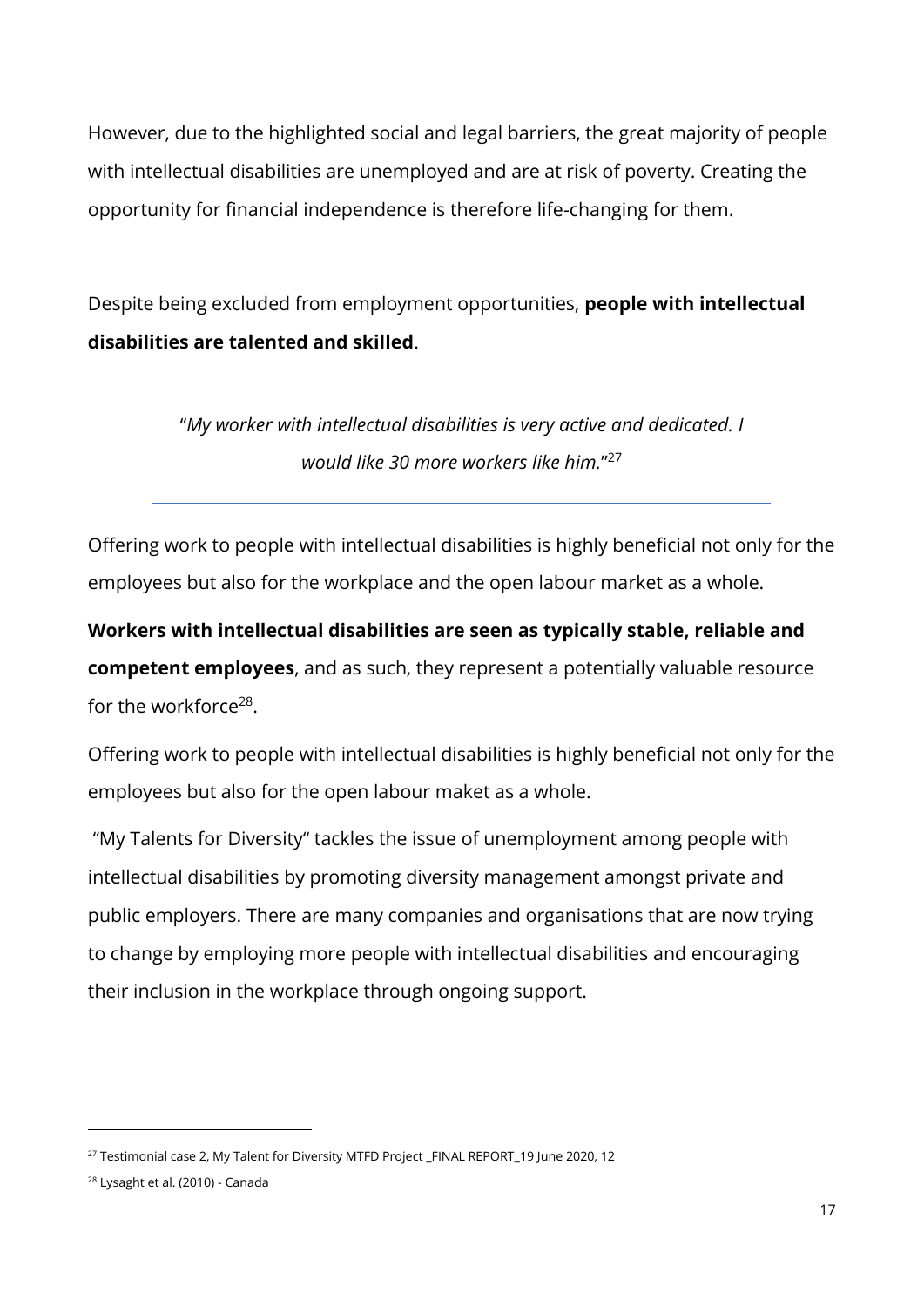As the report underlines, active participation of people with intellectual disabilities in the organisation:

- can change processes and systems in a good way for all
- provides a different vision on things that can renovate the work environment
- boosts the pride of the employees with intellectual disabilities making them excellent ambassadors. They will be keen to show the outside world their employer cares for diversity and gives them chances. The company will benefit from it.
- increase tolerance and team spirit among colleagues<sup>29</sup>.

## <span id="page-17-0"></span>Previous publications

Fundamental Rights Agency (FRA) [report](https://fra.europa.eu/en/publication/2013/legal-capacity-persons-intellectual-disabilities-and-persons-mental-health-problems) on legal capacity.

Mental Health Europe (MHE) [report](https://fra.europa.eu/en/publication/2013/legal-capacity-persons-intellectual-disabilities-and-persons-mental-health-problems) on exclusion.

Inclusion Europe position [paper](https://inclusion-europe.eu/wp-content/uploads/2018/12/SafeguardsLegalCapacity_PositionPaper2018.pdf) on safeguards for legal capacity.

Inclusion Europe [report](https://www.inclusion-europe.eu/wp-content/uploads/2021/01/Covid-report-design-finalised_accessible.pdf) on employment and Covid-19.

Plena inclusión [Guidelines for emplyers](http://www.inclusion-europe.eu/wp-content/uploads/2020/05/00000_Guidelines-employers.docx) (.docx).

Antwerp Management School (AMS) [research](https://www.inclusion-europe.eu/wp-content/uploads/2015/03/D-3.1-The-European-research-and-the-lessons-learnt-as-uploaded-in-the-participant-portal-1.pdf) on inclusive employment.

Inclusion Europe [research](https://www.inclusion-europe.eu/wp-content/uploads/2015/03/Better-future-scenarios-to-improve-legislation.pdf) on laws and policies for inclusive employment.

European Union [Diversity Charters](https://ec.europa.eu/info/policies/justice-and-fundamental-rights/combatting-discrimination/tackling-discrimination/diversity-management/diversity-charters-eu-country_en) on employment.

<sup>&</sup>lt;sup>29</sup> My Talent for Diversity MTFD Project FINAL REPORT 19 June 2020, 32